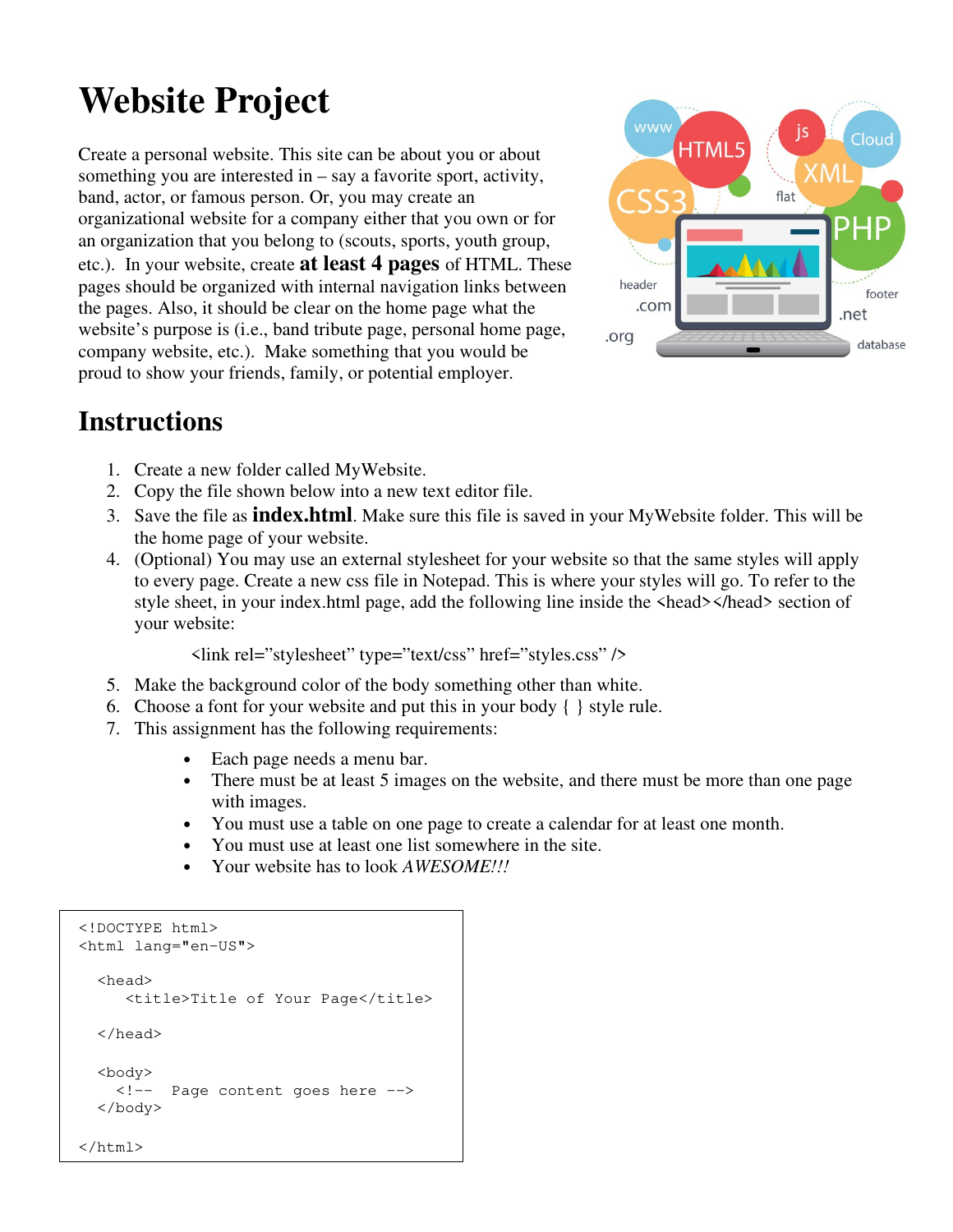### **Home Page**

Use a text editor like Notepad to create a text file. Save the file as **index.html**. This is what the code for the page should look like:



## **Second Page**

Use a text editor like Notepad to create a text file. Save the file as **second.html** or some other name that ends in .html. This is what the code for the page should look like:

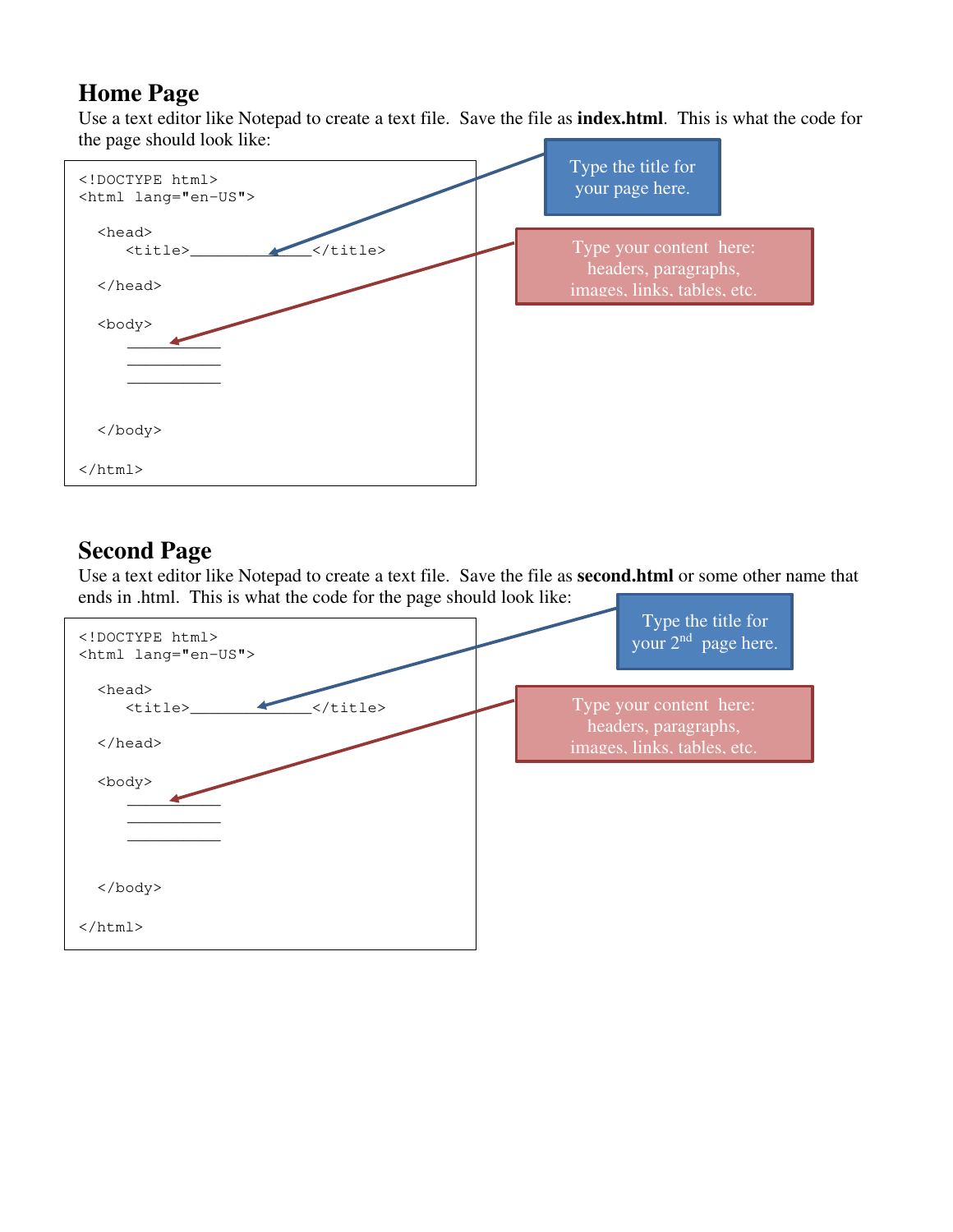## **Third Page**

Use a text editor like Notepad to create a text file. Save the file as **third.html** or some other name that ends in .html. This is what the code for the page should look like:



#### **Fourth Page**

Use a text editor like Notepad to create a text file. Save the file as **fourth.html** or some other name that ends in .html. This is what the code for the page should look like:

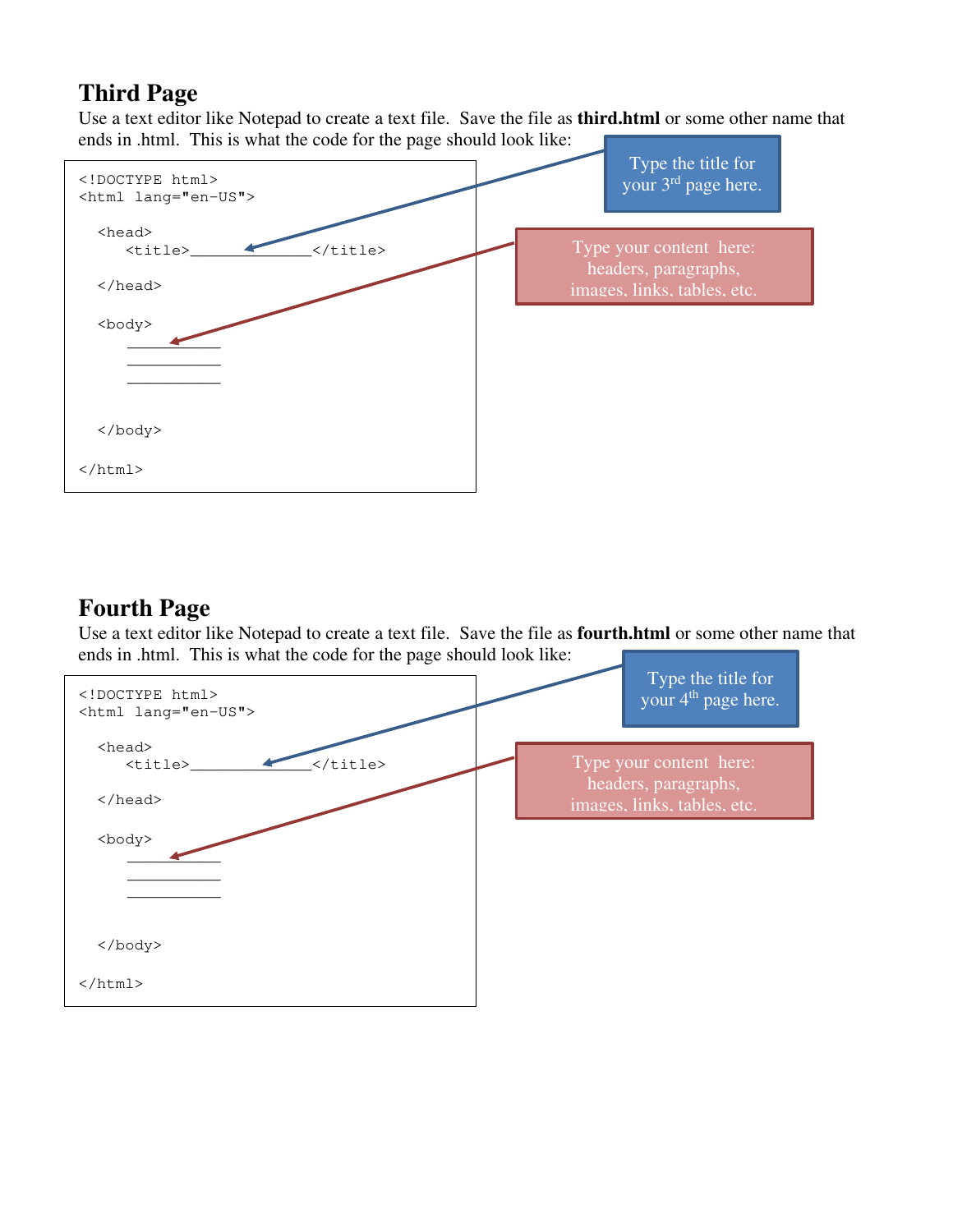#### **What to Put in the Body of Each Page**

You can put text, images, links to other webpages, tables, and lists on your webpages.



#### **Tables**

| <table></table>      | Starts a table.           |                                                          |
|----------------------|---------------------------|----------------------------------------------------------|
| $\langle th \rangle$ | Starts a header row.      | Go to the www.w3schools.com website and look             |
| $\langle tr \rangle$ | Starts each row.          | at the <b>HTML</b> tutorial for tables to see how to set |
| $<$ td>              | For each cell in the row. | them up.                                                 |

#### **Lists**

Unordered list  $\langle$ ul> <li>Coffee</li> • Coffee  $\langle$ li>Tea $\langle$ li> • Tea <li>Milk</li> •Milk  $\langle$ /ul> Ordered list  $\langle$ ol $\rangle$  <li>Coffee</li> 1. Coffee  $\langle$ li>Tea $\langle$ li> 2. Tea  $\langle$ li>Milk $\langle$ /li> 3. Milk  $\langle \text{obs} \rangle$